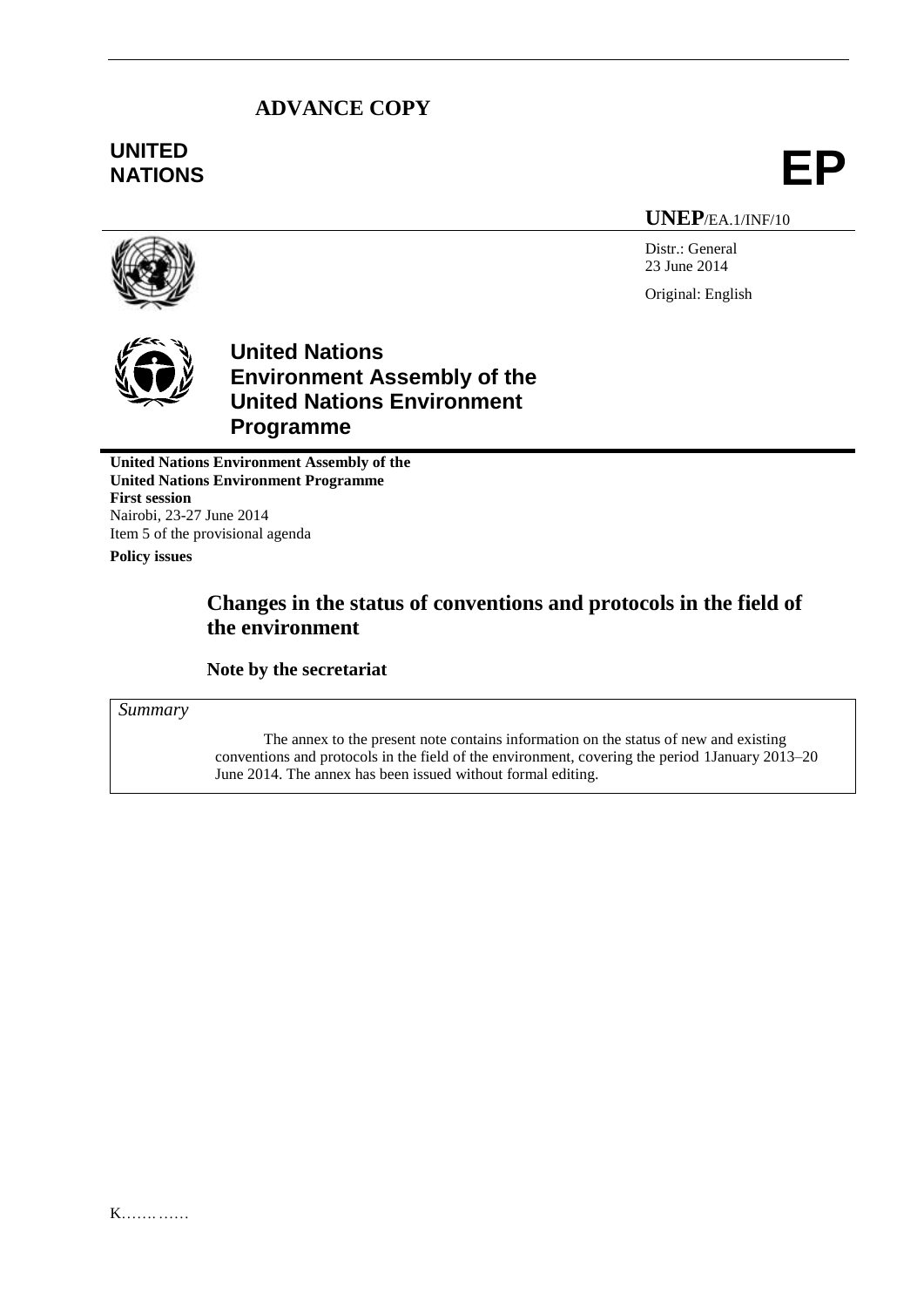### **Annex**

## **Changes in the status of conventions and protocols in the field of the environment**

1. The present document is submitted in response to Governing Council decision 24 (III) of 30 April 1975, which requested the Executive Director to inform the Governing Council at each session of the status of new and existing conventions in the field of the environment, and to General Assembly resolution 3436 (XXX) of 9 December 1975, which requested the Governing Council to keep the General Assembly informed of any new conventions in that field and of the status of existing conventions. It covers the period from 1 January 2013 to 20 June 2014. It is based on the information made available by the respective depositary Governments and organizations.

#### **A. Conventions and protocols that have entered into force during the reporting period, or those that will enter into force within the next one year**

2. The secretariat has been informed that the following instruments entered into force during the reporting period:

Amendments to Articles 25 and 26 of the Convention on the Protection and Use of Transboundary Watercourses and International Lakes, adopted in Madrid on 28 November 2003, entered into force on 6 February 2013.

3. In addition, the secretariat has been informed that, on the basis of treaty action during the reporting period, the following conventions will enter into force within the next one year:

(a) Convention on the Law of the Non-Navigational Uses of International Watercourses, adopted in New York on 21 May 1997, will enter into force on 17 August 2014;

(b) Nairobi International Convention on the Removal of Wrecks, adopted in Nairobi on 18 May 2007, will enter into force on 14 April 2015.

#### **B. New conventions and protocols concluded during the reporting period**

4. The secretariat has been informed that the following instruments have been concluded during the reporting period:

Minamata Convention on Mercury, adopted in Kumamoto, Japan on 10 October 2013.

#### **C. Changes to the status of ratification for the existing conventions and protocols during the reporting period**

5. The annex below provides information on recent changes to the status of ratification for the existing conventions and protocols in the field of the environment.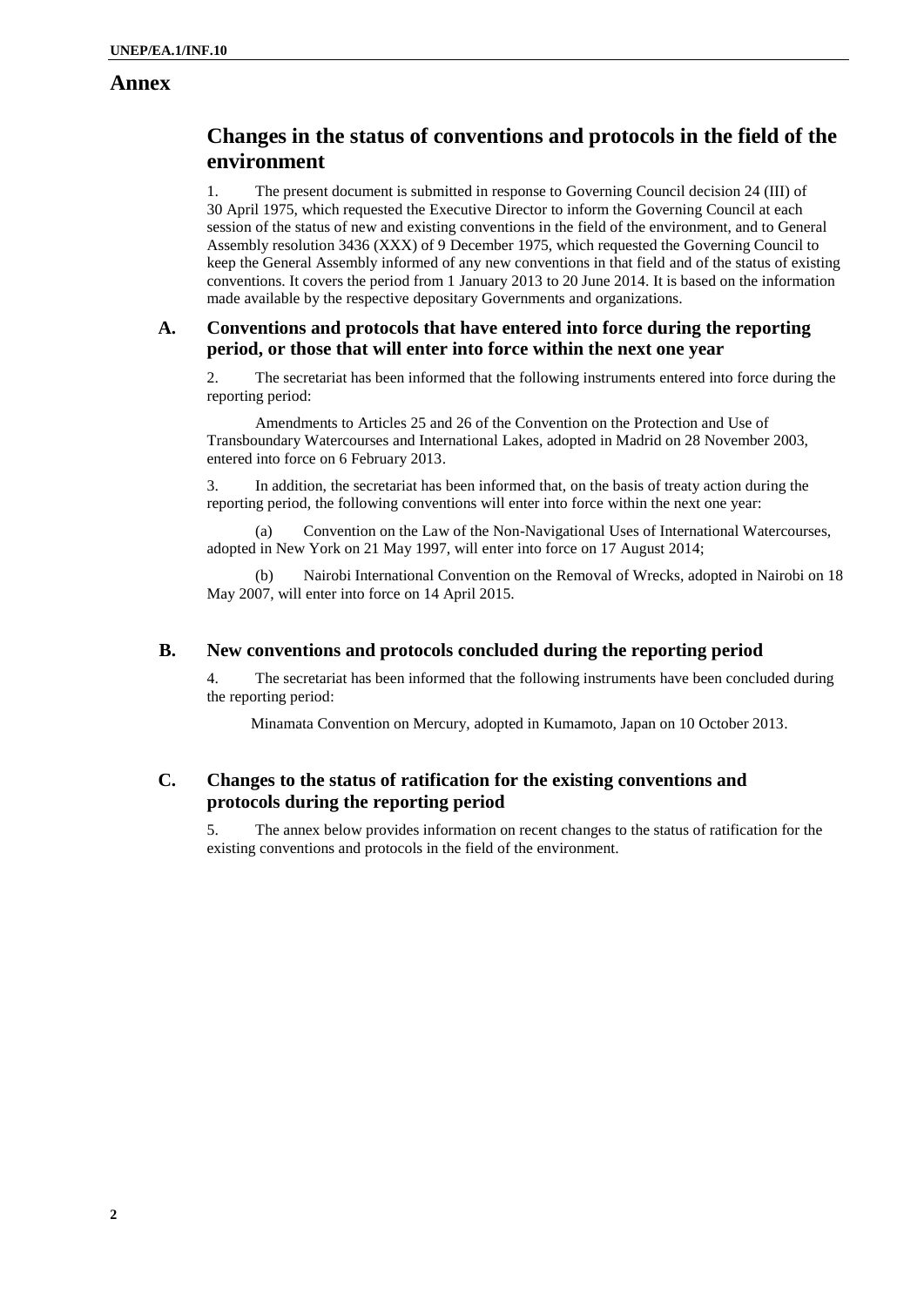## **Annex**

# **Changes to the status of ratification of/accession to conventions and protocols in the field of the environment**

## **From 1 January 2013 to 20 June 2014**

| Title of the instrument/year of<br>adoption                                                                                                                                                 | Total<br>number of<br>those<br>ratified/<br>acceded | Date of entry into<br>force of the<br>instrument | <b>Countries/entities that had</b><br>ratified/acceded to the instrument<br>during the reporting period 1 January<br>2013-20 June 2014 (listing of new<br>Parties only)                                                                                                                                                                             |
|---------------------------------------------------------------------------------------------------------------------------------------------------------------------------------------------|-----------------------------------------------------|--------------------------------------------------|-----------------------------------------------------------------------------------------------------------------------------------------------------------------------------------------------------------------------------------------------------------------------------------------------------------------------------------------------------|
| Convention on International Trade in<br>Endangered Species of Wild Fauna<br>and Flora                                                                                                       | 180                                                 | 1 July 1975                                      | Lebanon, Angola, Iraq                                                                                                                                                                                                                                                                                                                               |
| Convention on the Conservation of<br>Migratory Species of Wild Animals,<br>1979                                                                                                             | 120                                                 | 1 November 1983                                  | Fiji, Kyrgyzstan, Swaziland                                                                                                                                                                                                                                                                                                                         |
| Vienna Convention for the Protection<br>of the Ozone Layer, 1985                                                                                                                            | 197                                                 | 22 September 1988                                | No change                                                                                                                                                                                                                                                                                                                                           |
| Montreal Protocol on Substances that<br>Deplete the Ozone Layer, 1987                                                                                                                       | 197                                                 | 1 January 1989                                   | No change                                                                                                                                                                                                                                                                                                                                           |
| Beijing Amendment to the Montreal<br>Protocol, 1999                                                                                                                                         | 195                                                 | 25 February 2002                                 | Bolivia (Plurinational State of),<br>Botswana, Chad, Djibouti, Ecuador,<br>Haiti, Iran (Islamic Republic of), Kenya,<br>Libya, Papua New Guinea, Saudi Arabia                                                                                                                                                                                       |
| Basel Convention on the Control of<br>Transboundary Movements of<br>Hazardous Wastes and Their Disposal,<br>1989                                                                            | 181                                                 | 5 May 1992                                       | Afghanistan, Sao Tome and Principe                                                                                                                                                                                                                                                                                                                  |
| Amendment to the Basel Convention,<br>1995                                                                                                                                                  | 79                                                  | Not yet in force                                 | Benin, Colombia, Cote d'Ivoire,<br>Guatemala, Monaco, Saudi Arabia                                                                                                                                                                                                                                                                                  |
| Basel Protocol on Liability and<br><b>Compensation for Damage Resulting</b><br>from Transboundary Movements of<br>Hazardous Wastes, 1999                                                    | 11                                                  | Not yet in force                                 | Saudi Arabia                                                                                                                                                                                                                                                                                                                                        |
| Convention on Biological Diversity,<br>1992                                                                                                                                                 | 194                                                 | 29 December 1993                                 | South Sudan                                                                                                                                                                                                                                                                                                                                         |
| Cartagena Protocol on Biosafety to the<br>Convention on Biological Diversity,<br>2000                                                                                                       | 167                                                 | 11 September 2003                                | Afghanistan, Iraq, Lebanon                                                                                                                                                                                                                                                                                                                          |
| Nagoya Protocol on Access to<br>Genetic Resources and the Fair and<br>Equitable Sharing of Benefits Arising<br>from their Utilization to the<br>Convention on Biological Diversity,<br>2010 | 39                                                  | Not yet in force                                 | Albania, Benin, Bhutan, Botswana.<br>Burkina Faso, Comoros, Cote d'Ivoire,<br>Denmark, Egypt, European Union,<br>Guatemala, Guinea-Bissau, Guyana,<br>Honduras, Hungary, Indonesia, Kenya,<br>Micronesia (Federated States of),<br>Mongolia, Myanmar, Namibia, Norway,<br>Samoa, South Africa, Spain, Syrian<br>Arab Republic, Tajikistan, Viet Nam |
| Nagoya - Kuala Lumpur<br>Supplementary Protocol on Liability<br>and Redress to the Cartagena<br>Protocol on Biosafety, 2010                                                                 | 24                                                  | Not yet in force                                 | Albania, Burkina Faso, Cambodia,<br>European Union, Finland, Germany,<br>Guinea-Bissau, Hungary, Ireland,<br>Luxembourg, Mongolia, Netherlands,<br>Romania, Slovenia, Viet Nam                                                                                                                                                                      |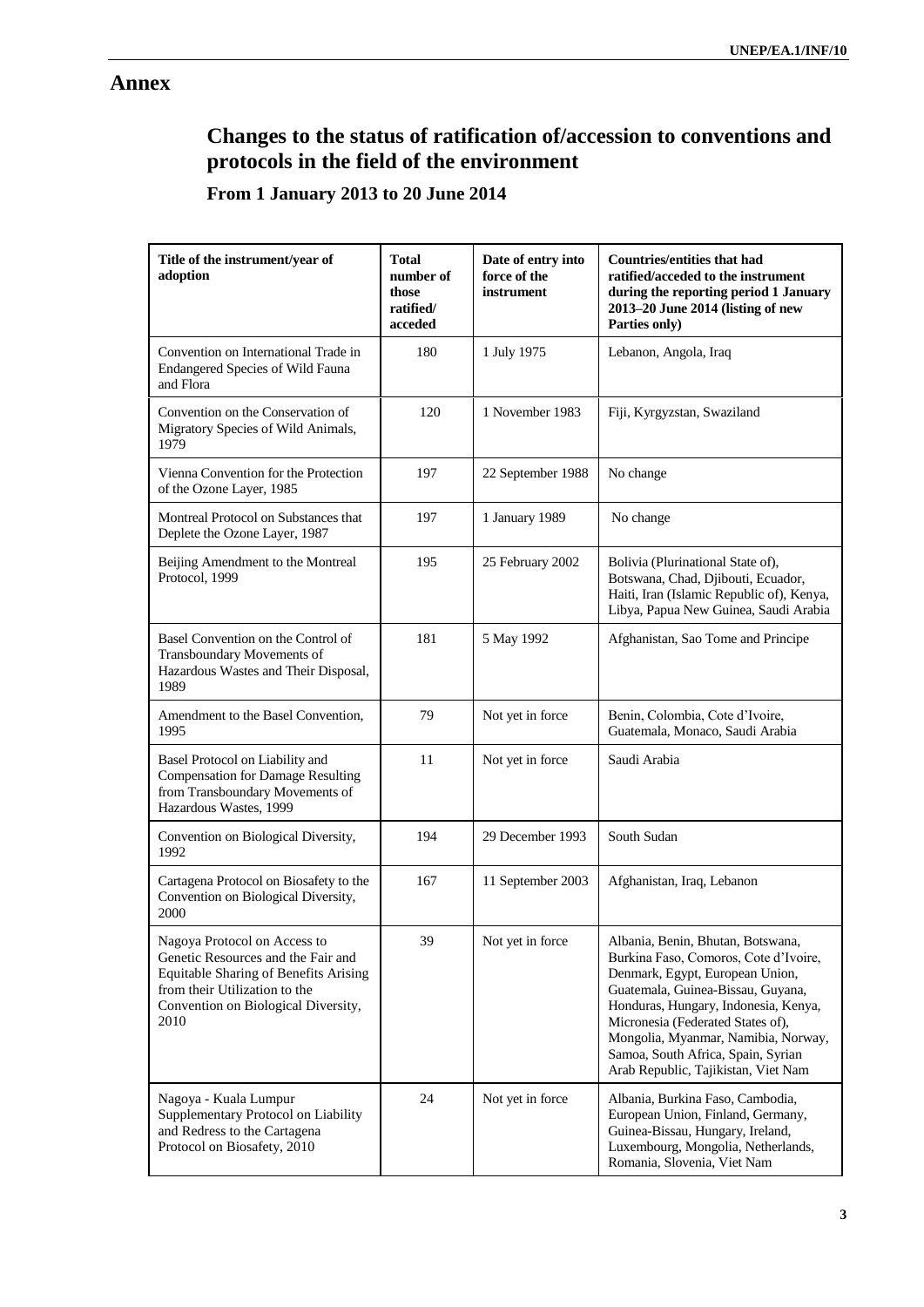| Title of the instrument/year of<br>adoption                                                                                                                                                                                                                         | <b>Total</b><br>number of<br>those<br>ratified/<br>acceded | Date of entry into<br>force of the<br>instrument | <b>Countries/entities that had</b><br>ratified/acceded to the instrument<br>during the reporting period 1 January<br>2013-20 June 2014 (listing of new<br>Parties only) |
|---------------------------------------------------------------------------------------------------------------------------------------------------------------------------------------------------------------------------------------------------------------------|------------------------------------------------------------|--------------------------------------------------|-------------------------------------------------------------------------------------------------------------------------------------------------------------------------|
| <b>United Nations Framework</b><br>Convention on Climate Change, 1992                                                                                                                                                                                               | 196                                                        | 21 March 1994                                    | South Sudan                                                                                                                                                             |
| Kyoto Protocol to the United Nations<br>Framework Convention on Climate<br>Change, 1997                                                                                                                                                                             | 192                                                        | 16 February 2005                                 | Afghanistan                                                                                                                                                             |
| Amendment to Annex B of the Kyoto<br>Protocol to the United Nations<br>Framework Convention on Climate<br>Change, 2006                                                                                                                                              | 29                                                         | Not yet in force                                 | South Africa                                                                                                                                                            |
| Doha Amendment to the Kyoto<br>Protocol, 2012                                                                                                                                                                                                                       | 11                                                         | Not yet in force                                 | Bangladesh, Barbados, China,<br>Honduras, Kenya, Mauritius, Micronesia<br>(Federated States of), Monaco, Norway,<br>Sudan, United Arab Emirates                         |
| United Nations Convention to Combat<br>Desertification in Those Countries<br>Experiencing Serious Drought and/or<br>Desertification, Particularly in Africa,<br>1994                                                                                                | 195                                                        | 26 December 1996                                 | South Sudan                                                                                                                                                             |
| Rotterdam Convention on the Prior<br><b>Informed Consent Procedure for</b><br>Certain Hazardous Chemicals and<br>Pesticides in International Trade, 1998                                                                                                            | 154                                                        | 24 February 2004                                 | Afghanistan, Cambodia, Indonesia, Sao<br>Tome and Principe                                                                                                              |
| Stockholm Convention on Persistent<br>Organic Pollutants, 2001                                                                                                                                                                                                      | 179                                                        | 17 May 2004                                      | Afghanistan, Estonia                                                                                                                                                    |
| Minamata Convention on Mercury                                                                                                                                                                                                                                      | $\mathbf{1}$                                               | Not yet in force                                 | United States of America                                                                                                                                                |
| United Nations Convention on the<br>Law of the Sea, 1982                                                                                                                                                                                                            | 166                                                        | 16 November 1994                                 | Niger, Timor-Leste                                                                                                                                                      |
| Agreement relating to the<br>Implementation of Part XI of the<br>United Nations Convention on the<br>Law of the Sea of 10 December 1982,<br>1994                                                                                                                    | 145                                                        | 16 November 1994                                 | Niger, Timor-Leste                                                                                                                                                      |
| Agreement for the Implementation of<br>the Provisions of the United Nations<br>Convention on the Law of the Sea of<br>10 December 1982 relating to the<br>Conservation and Management of<br><b>Straddling Fish Stocks and Highly</b><br>Migratory Fish Stocks, 1995 | 81                                                         | 11 December 2001                                 | Croatia                                                                                                                                                                 |
| Convention on the Law of Non-<br>Navigational Uses of International<br>Watercourses, 1997                                                                                                                                                                           | 35                                                         | Not yet in force                                 | Cote d'Ivoire, Ireland, Montenegro,<br>Niger, United Kingdom of Great Britain<br>and Northern Ireland, Viet Nam                                                         |
| <b>International Tropical Timber</b><br>Agreement, 2006                                                                                                                                                                                                             | 68                                                         | 7 December 2011                                  | Brazil, Colombia, Costa Rica, Suriname,<br>Viet Nam                                                                                                                     |
| Convention on the Prohibition,<br>Development, Production, Stockpiling<br>and Use of Chemical Weapons and on<br>their Destruction, 1992                                                                                                                             | 190                                                        | 29 April 1997                                    | Somalia, Syrian Arab Republic                                                                                                                                           |
| Comprehensive Nuclear-Test-Ban<br>Treaty, 1996                                                                                                                                                                                                                      | 162                                                        | Not yet in force                                 | Brunei Darussalam, Chad, Guinea-<br>Bissau, Iraq, Niue                                                                                                                  |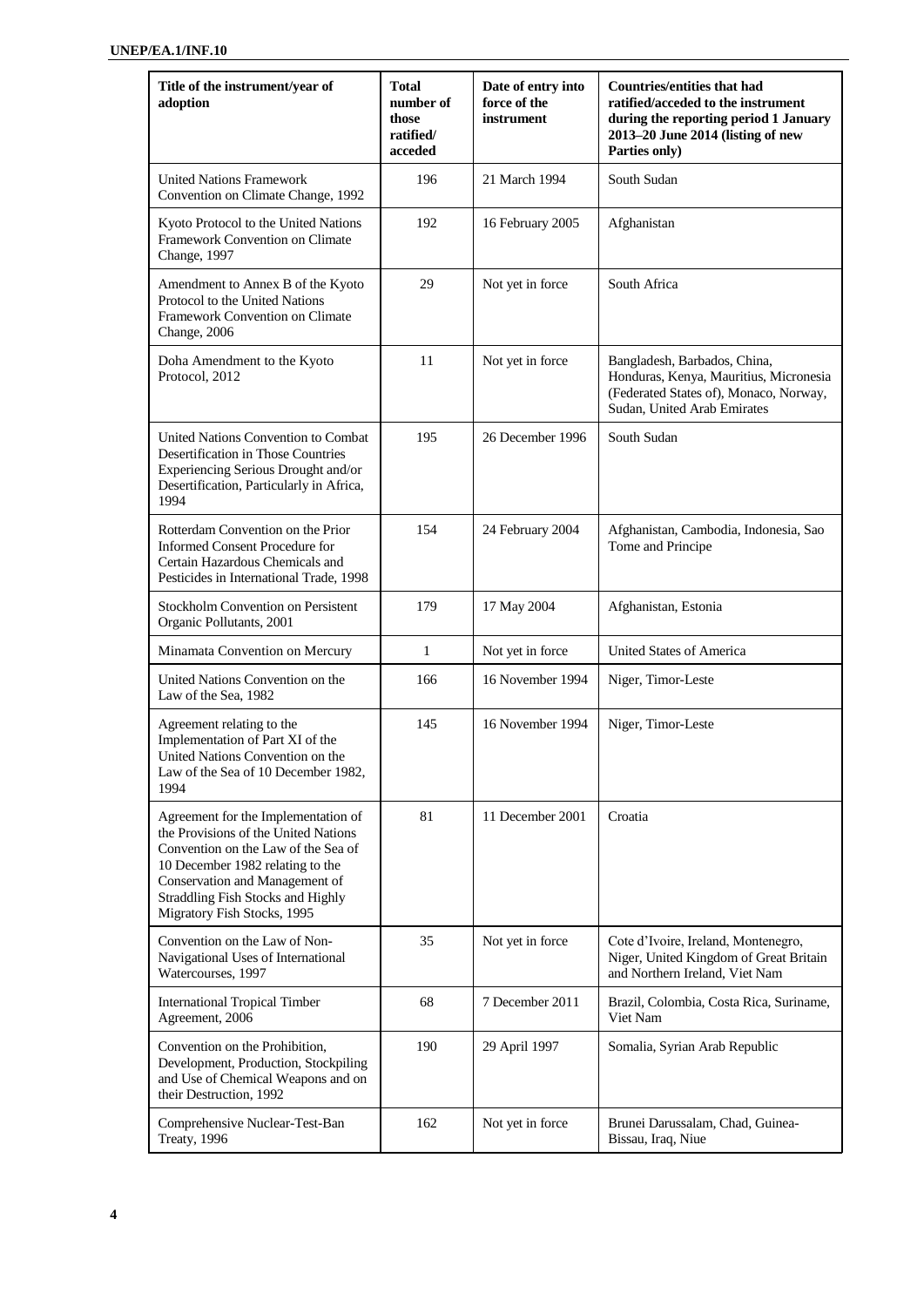| Title of the instrument/year of<br>adoption                                                                                                                                                                                               | <b>Total</b><br>number of<br>those<br>ratified/<br>acceded | Date of entry into<br>force of the<br>instrument | <b>Countries/entities that had</b><br>ratified/acceded to the instrument<br>during the reporting period 1 January<br>2013-20 June 2014 (listing of new<br>Parties only) |
|-------------------------------------------------------------------------------------------------------------------------------------------------------------------------------------------------------------------------------------------|------------------------------------------------------------|--------------------------------------------------|-------------------------------------------------------------------------------------------------------------------------------------------------------------------------|
| Protocol on Explosive Remnants of<br>War to the Convention on Prohibitions<br>or Restrictions on the Use of Certain<br>Conventional Weapons which may be<br>deemed to be Excessively Injurious or<br>to have Indiscriminate Effects, 2003 | 84                                                         | 12 November 2006                                 | Bangladesh, Kuwait, Zambia                                                                                                                                              |
| Convention on Wetlands of<br>International Importance Especially as<br>Waterfowl Habitat, 1971 (Ramsar<br>Convention on Wetlands)                                                                                                         | 168                                                        | 21 December 1975                                 | Kiribati, Oman, South Sudan,<br>Swaziland, Zimbabwe                                                                                                                     |
| Convention Concerning the Protection<br>of the World Cultural and Natural<br>Heritage, 1972                                                                                                                                               | 191                                                        | 17 December 1975                                 | <b>Bahamas</b>                                                                                                                                                          |
| <b>International Plant Protection</b><br>Convention, 1951                                                                                                                                                                                 | 181                                                        | 3 April 1952                                     | Afghanistan, Lesotho, South Sudan                                                                                                                                       |
| International Treaty on Plant Genetic<br>Resources for Food and Agriculture,<br>2001                                                                                                                                                      | 131                                                        | 29 June 2004                                     | Japan, Serbia, Sri Lanka                                                                                                                                                |
| Convention on Early Notification of a<br>Nuclear Accident, 1986                                                                                                                                                                           | 117                                                        | 27 October 1986                                  | Lao Peoples Democratic Republic,<br>Lesotho, Paraguay                                                                                                                   |
| Convention on Assistance in the Case<br>of a Nuclear Accident or Radiological<br>Emergency, 1986                                                                                                                                          | 111                                                        | 26 February 1987                                 | Lao People's Democratic Republic,<br>Lesotho, Paraguay                                                                                                                  |
| Convention on Nuclear Safety, 1994                                                                                                                                                                                                        | 77                                                         | 24 October 1996                                  | Oman, Paraguay                                                                                                                                                          |
| Joint Convention on the Safety of<br>Spent Fuel Management and on the<br>Safety of Radioactive Waste<br>Management, 1997                                                                                                                  | 69                                                         | 18 June 2001                                     | Armenia, Malta, Mauritius, Oman, Viet<br>Nam                                                                                                                            |
| Convention on the Prevention of<br>Marine Pollution by Dumping of<br>Wastes and Other Matter, 1972                                                                                                                                        | 86                                                         | 30 August 1975                                   | No change                                                                                                                                                               |
| 1996 Protocol to the Convention on<br>the Prevention of Marine Pollution by<br>Dumping of Wastes and Other Matter,<br>1972, 1996                                                                                                          | 45                                                         | 24 March 2006                                    | Congo, Estonia, Uruguay,                                                                                                                                                |
| International Convention on Oil<br>Pollution Preparedness, Response and<br>Co-Operation, 1990                                                                                                                                             | 107                                                        | 13 May 1995                                      | Cote d'Ivoire, Philippines, Yemen                                                                                                                                       |
| Protocol on Preparedness, Response<br>and Co-Operation to Pollution<br>Incidents by Hazardous and Noxious<br>Substances, 2000                                                                                                             | 33                                                         | 14 June 2007                                     | Cote d'Ivoire, Malaysia, Mauritius,<br>Turkey, Yemen                                                                                                                    |
| Protocol of 1992 to amend the<br>International Convention on the<br>Establishment of an International Fund<br>for Compensation for Oil Pollution<br>Damage, 1971, 1992                                                                    | 114                                                        | 30 May 1996                                      | Cote d'Ivoire, Nicaragua, Slovakia                                                                                                                                      |
| Protocol of 2003 to the International<br>Convention on the Establishment of an<br>International Fund for Compensation<br>for Oil Pollution Damage, 1992, 2003                                                                             | 31                                                         | 3 March 2005                                     | Congo, Slovakia, Turkey                                                                                                                                                 |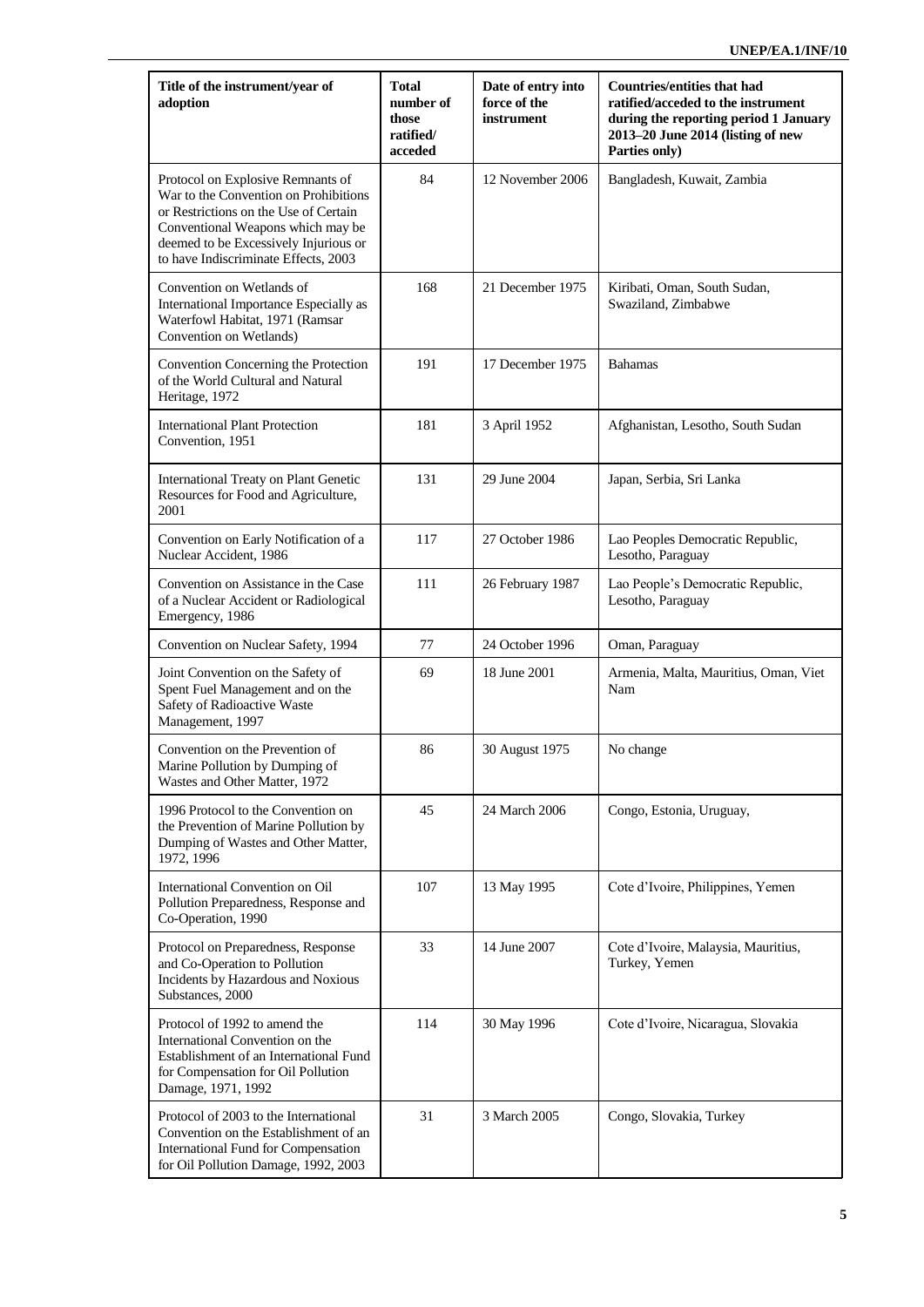| Title of the instrument/year of<br>adoption                                                                                                                                                                                                            | <b>Total</b><br>number of<br>those<br>ratified/<br>acceded | Date of entry into<br>force of the<br>instrument | <b>Countries/entities that had</b><br>ratified/acceded to the instrument<br>during the reporting period 1 January<br>2013-20 June 2014 (listing of new<br>Parties only) |
|--------------------------------------------------------------------------------------------------------------------------------------------------------------------------------------------------------------------------------------------------------|------------------------------------------------------------|--------------------------------------------------|-------------------------------------------------------------------------------------------------------------------------------------------------------------------------|
| International Convention on Civil<br>Liability for Bunker Oil Pollution<br>Damage, 2001                                                                                                                                                                | 77                                                         | 21 November 2008                                 | Austria, Congo, Cote d'Ivoire,<br>Mauritius, New Zealand, Nicaragua,<br>Slovakia, Sweden, Switzerland, Turkey                                                           |
| International Convention on the<br>Control of Harmful Anti-Fouling<br>Systems on Ships, 2001                                                                                                                                                           | 68                                                         | 17 September 2008                                | Congo, Italy, Switzerland, Tonga,<br>Uruguay                                                                                                                            |
| International Convention for the<br>Control and Management of Ships'<br>Ballast Water and Sediments, 2004                                                                                                                                              | 40                                                         | Not yet in force                                 | Congo, Germany, Switzerland, Tonga                                                                                                                                      |
| Nairobi International Convention on<br>the Removal of Wrecks, 2007                                                                                                                                                                                     | 11                                                         | Not yet in force                                 | Congo, Denmark, Germany, Malaysia,<br>Morocco                                                                                                                           |
| Agreement on the Conservation of<br>African-Eurasian Migratory<br>Waterbirds, 1995                                                                                                                                                                     | 72                                                         | 1 November 1999                                  | Burkina Faso, Cote d'Ivoire, Iceland,<br>Swaziland                                                                                                                      |
| Bamako Convention on the Ban of the<br>Import into Africa and the Control of<br>Transboundary Movement and<br>Management of Hazardous Wastes<br>within Africa, 1991                                                                                    | 25                                                         | 22 April 1998                                    | Chad                                                                                                                                                                    |
| Protocol to the 1979 Convention on<br>Long-range Transboundary Air<br>Pollution on Long-term Financing of<br>the Co-operative Programme for<br>Monitoring and Evaluation of the<br>Long-range Transmission of Air<br>Pollutants in Europe (EMEP), 1984 | 46                                                         | 28 January 1988                                  | Armenia, Georgia                                                                                                                                                        |
| Amendment to the Convention on<br>Environmental Impact Assessment in<br>a Transboundary Context, 2001                                                                                                                                                  | 24                                                         | Not yet in force                                 | Finland, Malta, Slovenia                                                                                                                                                |
| Protocol on Water and Health to the<br>1992 Convention on the Protection<br>and Use of Transboundary<br>Watercourses and International Lakes,<br>1999                                                                                                  | 26                                                         | 4 August 2005                                    | Serbia                                                                                                                                                                  |
| Amendments to Articles 25 and 26 of<br>the Convention on the Protection and<br>Use of Transboundary Watercourses<br>and International Lakes, 2003                                                                                                      | 35                                                         | 6 February 2013                                  | Albania, Azerbaijan, Belarus, European<br>Union, Greece, Russian Federation,<br>Slovakia, Slovenia                                                                      |
| Convention on Access to Information,<br>Public Participation in Decision-<br>making and Access to Justice in<br>Environmental Matters, 1998                                                                                                            | 47                                                         | 30 October 2001                                  | Switzerland                                                                                                                                                             |
| Protocol on Pollutant Release and<br>Transfer Registers, 2003                                                                                                                                                                                          | 33                                                         | 8 October 2009                                   | Israel, Republic of Moldova                                                                                                                                             |
| Amendment to the Convention on<br>Access to Information, Public<br>Participation in Decision-making and<br>Access to Justice in Environmental<br>Matters, 2005                                                                                         | 28                                                         | Not yet in force                                 | Switzerland                                                                                                                                                             |